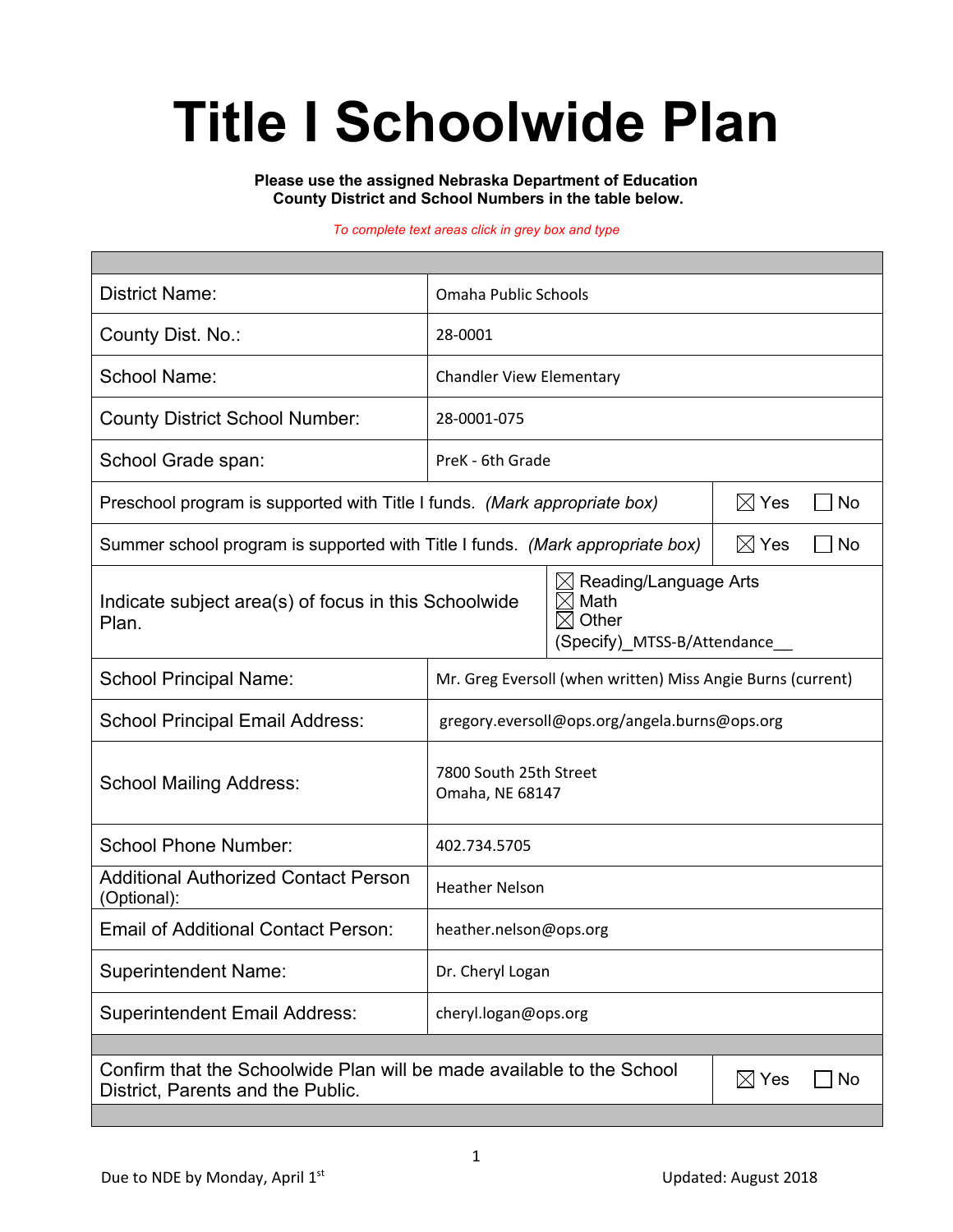| <b>Names of Planning Team</b><br>(include staff, parents & at least one student if Secondary School)                                                                 |  | <b>Titles of those on Planning Team</b> |                                                                                                                                                                                                                                              |                                           |             |  |  |
|----------------------------------------------------------------------------------------------------------------------------------------------------------------------|--|-----------------------------------------|----------------------------------------------------------------------------------------------------------------------------------------------------------------------------------------------------------------------------------------------|-------------------------------------------|-------------|--|--|
| Kelly Houfek<br><b>Greg Eversoll</b><br><b>Heather Nelson</b><br>Cathy Hadley<br>Dan Nowak<br>Kesha King<br>Sarah Core<br>Leslie Baxter<br>Meghan Korth<br>Erin Malm |  |                                         | Parent<br>Administrator<br>Parent<br>Principal<br><b>Instructional Facilitator</b><br><b>Reading Coach</b><br>2nd Grade Teacher<br>6th Grade Teacher<br>Kindergarten Teacher<br>Intermediate BSP Teacher<br>Primary BSP Teacher<br>Counselor |                                           |             |  |  |
| <b>School Information</b><br>(As of the last Friday in September)                                                                                                    |  |                                         |                                                                                                                                                                                                                                              |                                           |             |  |  |
| Enrollment: 652                                                                                                                                                      |  | Average Class Size: 22                  |                                                                                                                                                                                                                                              | Number of Certified Instruction Staff: 55 |             |  |  |
| Race and Ethnicity Percentages                                                                                                                                       |  |                                         |                                                                                                                                                                                                                                              |                                           |             |  |  |
| White: 22.7 %                                                                                                                                                        |  | Hispanic: 57.5 %                        |                                                                                                                                                                                                                                              |                                           | Asian: .9 % |  |  |
| Black/African American: 11.5 %                                                                                                                                       |  |                                         |                                                                                                                                                                                                                                              | American Indian/Alaskan Native: .6 %      |             |  |  |
| Native Hawaiian or Other Pacific Islander: .2 %                                                                                                                      |  |                                         |                                                                                                                                                                                                                                              | Two or More Races: 6.6 %                  |             |  |  |
| <b>Other Demographics Percentages</b>                                                                                                                                |  |                                         |                                                                                                                                                                                                                                              |                                           |             |  |  |
| English Learner: 29 %<br>Poverty: 82 %                                                                                                                               |  |                                         | Mobility: 9.6 %                                                                                                                                                                                                                              |                                           |             |  |  |
|                                                                                                                                                                      |  |                                         |                                                                                                                                                                                                                                              |                                           |             |  |  |

| Assessments used in the Comprehensive Needs Assessment<br>(ie. NSCAS, MAP, ITBS, AIMS web, DIBELS, CAT etc.) |                                                   |  |  |  |
|--------------------------------------------------------------------------------------------------------------|---------------------------------------------------|--|--|--|
| <b>MAP</b>                                                                                                   | <b>NSCAS</b>                                      |  |  |  |
| <b>Fountas &amp; Pinelle Benchmarking</b>                                                                    | Tableau - Attendance/Behavior<br><b>Dashboard</b> |  |  |  |
| LLI Data                                                                                                     |                                                   |  |  |  |
|                                                                                                              |                                                   |  |  |  |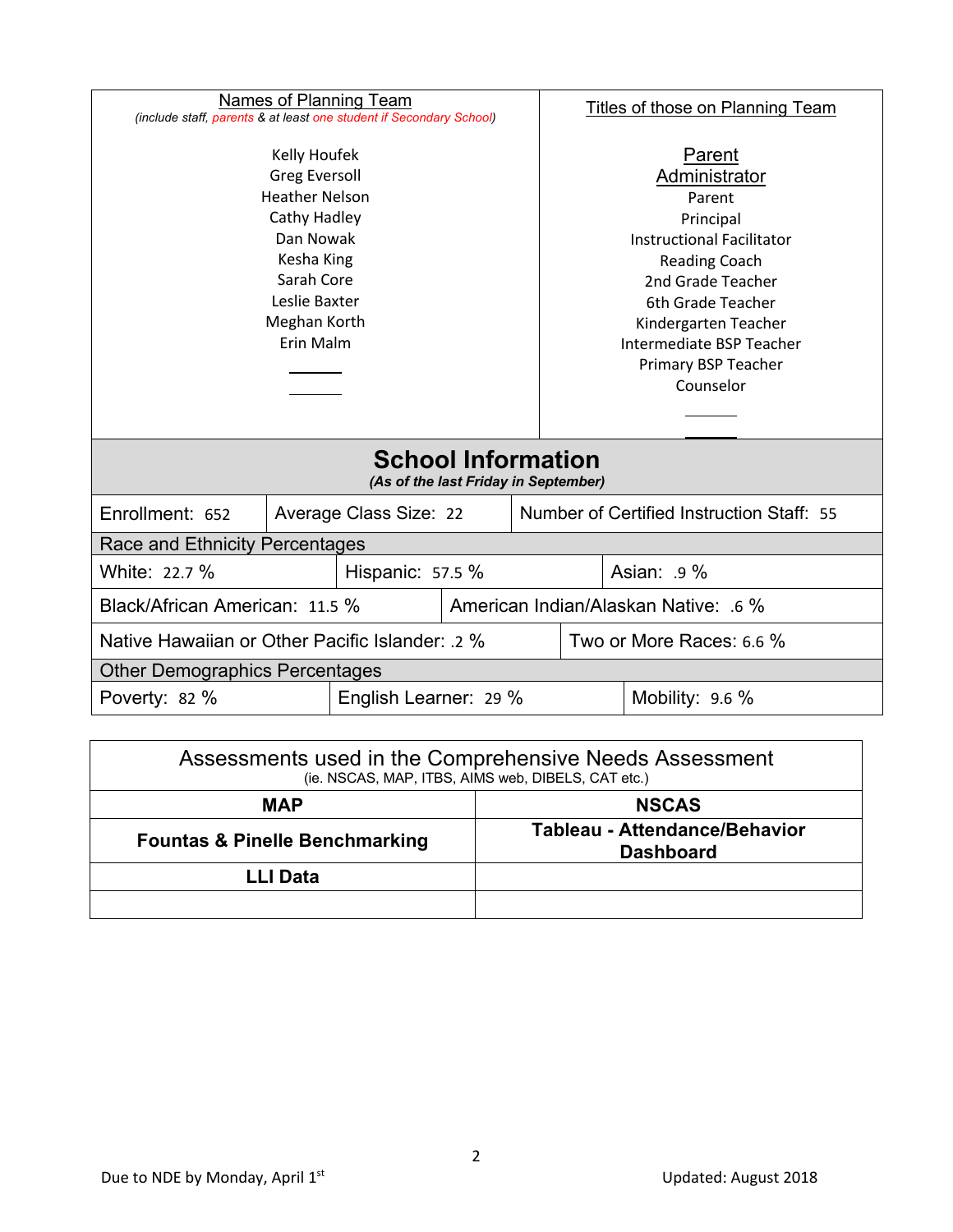# *Please write a narrative in each box below to correspond to the Rating Rubric.*<br>*Place documentation in corresponding folder on flash drive to support the narrative.*

#### **1. Comprehensive Needs Assessment**

**1.1** *Please provide a narrative below describing how data was used from a comprehensive needs assessment of the entire school to identify the needs of all children, particularly those who are failing, or are at-risk of failing to meet State academic standards, and how this analysis was used to plan instruction. Provide supporting documentation in the corresponding folder.*

The school improvement plan used at Chandler View contains disaggregated data from our MAP results to support the reasoning for our selected goals and strategies. This data provides our staff & community the present level of performance as well as the desired targets for grade level subgroups. Our district assists our efforts by providing data based on our subgroups such as ELA, gender, socio-economic and special education. This disaggregated data is used in making our schoolwide plan.

Chandler View staff meets by grade level every other week for "TEAM Time" where we track student achievement and plan next steps accordingly. We also use the "TEAM Time" to analyze student data from current year MAP results. Instructional strategies and adaptions are discussed and planned during these grade level planning sessions.

See SIP pg. #s - 1-4

See Data Book

See Enrollment Population Report

**1.2** *Please provide a narrative below describing how information from parents and community was gathered to identify the needs of the school. Provide supporting documentation in the corresponding folder.*

A climate survey is administered to all clientele related to our school, including students, staff, and parents each year in the month of March. Each year the district sends us climate surveys for parents, in English and Spanish. Climate Surveys are distributed during spring parent teacher conferences.

We utlize laptops set up in the Main Entryway and the survey link ready to go, to make it simple and easy for parents to share their thoughts. The survey link is also sent out to our families using School Messenger for those who have email access. Parents can also fill out surveys at a parent tables at the front of the building, hosted by the school counselor and other staff during Parent/Teacher Conferences. Parents with respect to their privacy and anonymity complete surveys with the ability to provide honest input. Surveys are collected and placed in a sealed locked box.

With our large ELL population, we also have interpreters on hand to translate for parents to other common languages of the school. We submit all surveys to the district office.

The results of the 2017-2018 Chandler View climate survey can be found in the folder as well as on pages 10-16 of the Chandler View Data Book found in section 1.1.

**1.3** *Please provide a narrative below describing the on-going improvement efforts, which should support the Continuous School Improvement Plan. Provide supporting documentation in the corresponding folder.*

Chandler View's school improvement plan aligns directly with our data to reflect our areas of need. Students and classrooms develop MAP Goals.

School ELA Goal: Increase the percent of students meeting or exceeding their growth goal on the MAP Assessment

Strategy(ies):

-Brainstorm and sharing of ideas among staff members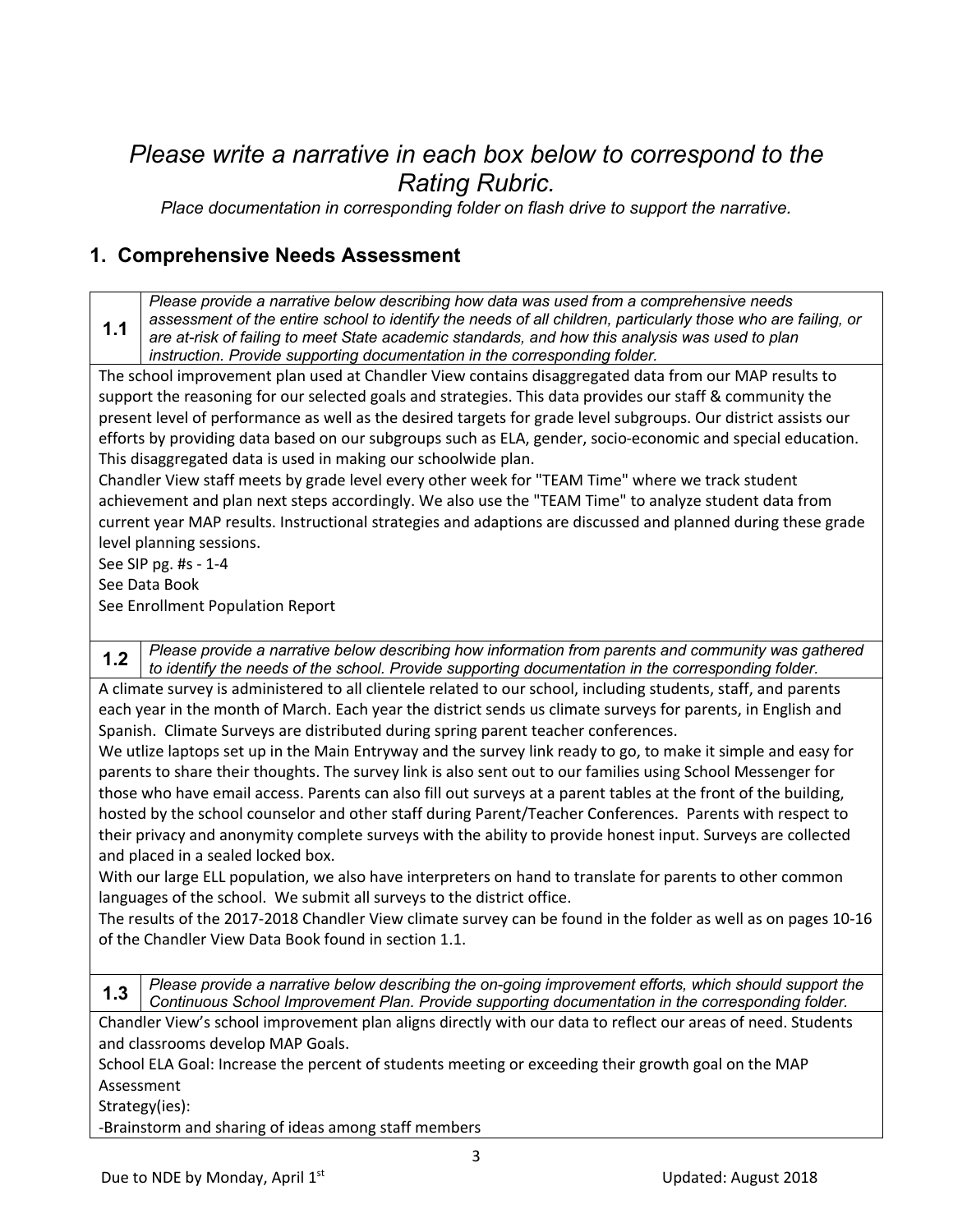-Increase awareness of worthwhile literacy apps and software available

-Bring in members of the Technology Team to help staff utilize meaningful technology in the classroom -Provide training and peer observation for LLI implementation.

-Increase the use of available leveled texts.

-Install Booksource as a management tool in the bookroom.

School Math Goal: Increase the percent of students meeting or exceeding their growth goal on the MAP Assessment

Strategy(ies):

-Carol Dweck videos, Khan Academy videos and articles regarding growth mindset in the classroom. -Sort and create praise that is focused on effort rather than achievement.

-Identify upcoming parts of the adopted curriculum that lend itself to directly teach growth mindset. -Utilize staff who have completed Primarily Math to facilitate conversations with their team.

-Communicate "Look Fors" with staff – Number Sense Routines, Response to Student Needs, Promoting Growth Mindset/Productive Struggle,

-Share resources to support content standards as well as intervention needs.

Our focus for these two areas will include deliberate and detailed planning, while reviewing and incorporating research-based math resources.

This year Chandler View began implementing MTSS-B (Multi-Tier System Support -for Behavior) By developing schoolwide expectations and language students and teachers will be able to spend less time on behavior concerns and more on instruction. This is indicated in our SIP along with academic areas. Success is determined by improvements in these areas on the climate survey (folder 1.2) as well as the assessment data at the district, state and norm reference tests, behavior referrals, (Data Book folder 1.1). In this folder you will find Chandler View's 2018-2019 School Improvement Plan (SIP). Goals are located on pages 1-3. Our SIP is a working document. The administration, facilitators and staff visit is frequently checking for needed changes and updates. Grade level meetings are indicated in the plan as well as professional development.The SIP review

is included as well, it indicates that district supervisors have visted the plan with us.

Documentation: SIP, MAP Goal Setting, MTSS-B agendas/items

#### **2. Schoolwide reform strategies**

**2.1** *Please provide a narrative below describing the additional assistance provided for students at risk of not meeting the challenging state academic standards. Provide supporting documentation in the corresponding folder.*

Strategies that we are implementing are scientifically research-based to raise student achievement. Included in this section is the district's Academic Action Plan to raise student achievement as well as the districts Best Instruction Practices Handbook (BIPH). These two documents guide and support staff in developing plans of support for all students including struggling students. Data collected and strategies reviewed the SIP is updated and changed on an ongoing basis. During grade level meetings teams review and make changes while planning together. Teams have also developed student goal sheets that are based off classwork, class observation and MAP data.

Attendance Meetings are held monthly with the Attendance Team (Principal, A.P., 2 Counselors, Bilingual Liaison/Attendance Secretary). Phone calls and home visits are made to home of our students who have high attendance/tardies numbers. Ongoing communication occurs between building leadership and families regarding tardies and attendance with a focus to find help and assistance to increase regular and consistent attendance. Positive Attendance is celebrated through Quarterly Award ceremonies and celebrations (Strive for 95 Hot Chocolate "pop up" party.

Student Assistance Team meetings are held in an effort to identify those at-risk with specific interventions put inplace specific to the needs of each student.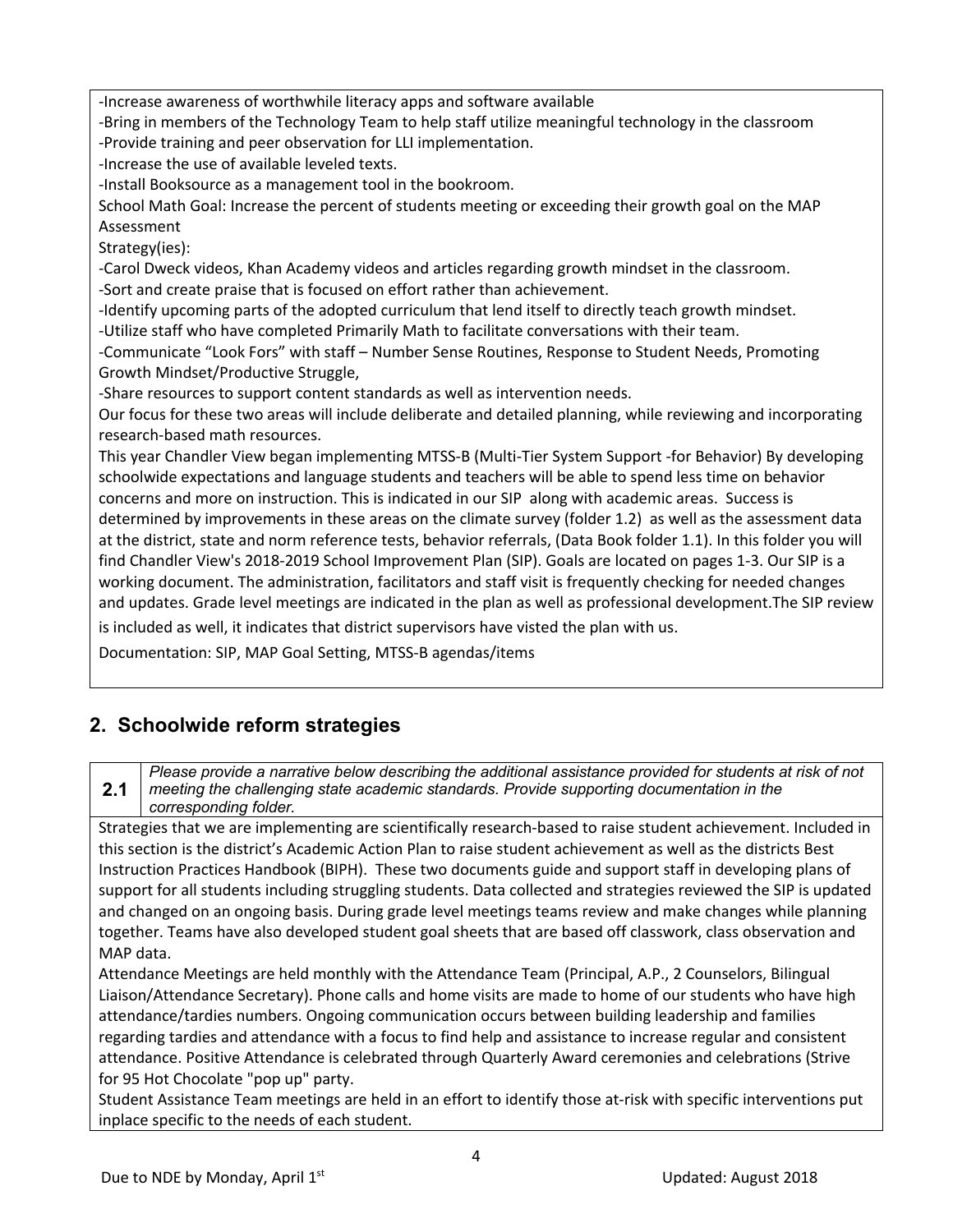Support structure of also using Reading Coach and Focus Teachers to help "divide and conquer" student needs struggling has been in place and continues to help reduce the achievement gap.

Tutoring exists for students who are looking to expand their skills and knowledge using real life opportunities to engage in hands on activities before and after school.

Documentation includes: Best Instructional Practices Handbook, Academic Action Plan brochure, SAT Nomination Form, SAT Process outline, Focus Teachers/Reading Coach schedules, Tutoring

### **3. Qualifications of instructional paraprofessionals**

**3.1** *Please provide a narrative below describing the procedure(s) used to make sure that all instructional paraprofessionals in the school meet the ESEA requirements. Provide supporting documentation in the corresponding folder.*

Chandler View Elementary has full time paraprofessionals to support the education of all Chandler View students. All paraprofessionals meet the ESEA/ESSA requirements and are provided introductory and ongoing trianing specifically designed for the paraprofessionals and/or all staff focused on student needs. Chandler View paraprofessionals attend a monthly meeting with administrators and facilitators. Meetings focus on professional development and student support, (90:10 direct student assistance:oragnizational help) roles in the classroom during whole group instruction, small group instruction, guiding reading groups were discussed as well as data collection and use, and student assistance teams, MTSS-B common expectations and language, role in classroom vs role at recess, testing practices and procedures.

Documentation includes a letter from the Human Resource department verifying qualifications, CV Para list, CV Para PD/Training schedule and an upcoming PD agenda for April.

## **4. High quality and ongoing professional development**

**4.1** *Please provide a narrative below describing the professional development and other activities provided to improve teacher effectiveness and use of academic data to guide instruction. Provide supporting documentation in the corresponding folder.*

Our staff members are highly qualified to teach our students. Our district's Academic Action Plans and our school's SIP Plan guide the strategies that we implement to increase achievement and improvement in areas of need. Strategies are developed through our professional development plan, which is part of the overall SIP Plan.

Chandler View has a diverse population with many cultures and over 12 languages spoken. Our specific needs include our ELL population with many of our newcomers coming from refugee circumstances as well as our many ethnic demographics. Special education is also an area of need. To address these needs, staff members are provided with professional development during grade level meetings and staff meeting.

New teachers participate in the district's mentoring program (letter included in folder). Our Instructional Facilitator organizes the teachers and sees that they visit other schools as well are given time to collaborate. Chandler View also provides two half-day new teacher PD. Once each semester, this includes other information that may not have been covered during district new teacher meetings and is also driven by teacher request.

Staff (certified and classified) attend additional professional development opportunities such as the ESL conference and training through our Special Education department. All professional development enhances teachers performance and students achievement.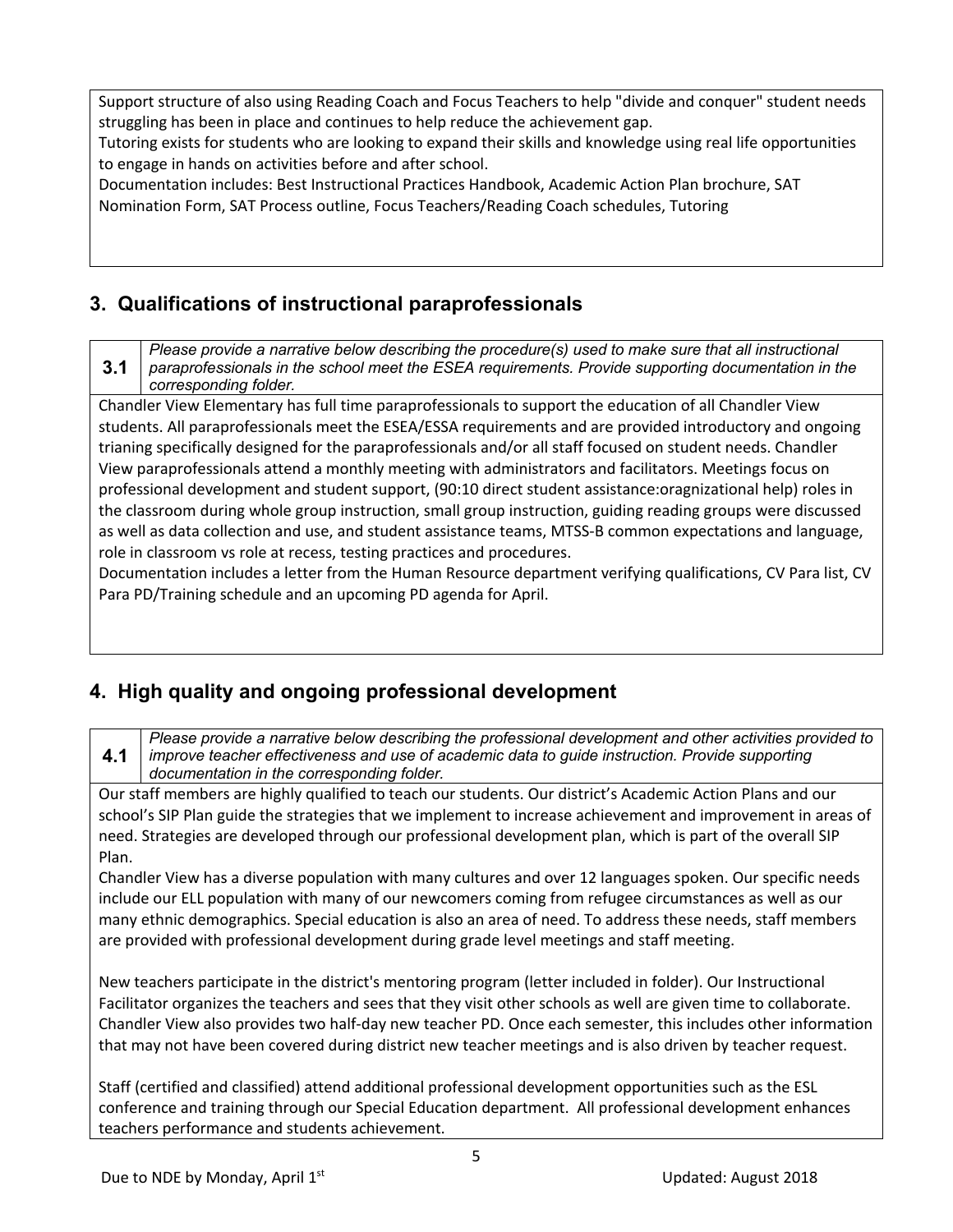Professional Development is driven by Chandler View's Schoolwide Improvement Plan. Documentation Included in this folder is information about Omaha Public Schools Fall ESL conference, a district opportunity for an ESL Endorsement (many of our teachers have taken part in this), a district KDGN. Play conference, our CV SIP Plan, TEAM Time and a Productive Struggle write up & pics of discussion points from a all staff trip taken to The House of Conundrum for a hands-on PD opportunity followed up by discussion. Finally, we ustilized Fall/Winter MAP scores and had teachers develop a Finish Strong Goal using the "So What? Now What?" goal setting experience.

### **5. Strategies to increase parental and family engagement**

**5.1** *Please provide a narrative below describing how the School-Parent Compact was jointly developed and how it is distributed. Provide supporting documentation in the corresponding folder.*

We have strong support from the families of Chandler View students. There are many opportunities for parents to participate and engage in the school-wide improvement process. Parents can work through our Parent Teacher Organization (PTO), they can communicate through our Family Liaison Specialist, and they can be active members on our school's SIP Committee. All of these avenues give parents a chance to give opinions, provide feedback, or voice concerns on issues. Each year, parents voluntarily complete a climate survey during spring Parent/Teacher conferences.

Chandler View Elementary School follows the parental policy in accordance with the ESSA. The parent involvement policy and the plan to implement it, has been developed Chandler View staff with input from parents and community members.

We clearly communicate to parents that we work together as a team to ensure their child's success. Each person of the team, including staff, parents, and students have a specific role and it is outlined in our School's Compact.

Chandler View has several family night activities that encourage parent/family participation with the staff and provides learning opportunities for the students. We have hosted a Family Night at Omaha Children's Museum and also offered a Parenting Course entitled InterACT and host multiple sessions of PrimeTime, which is partially funded through Nebraska Humanities. PrimeTime runs for 6 week sessions; families and staff eat dinner together which is provided free of charge, then we work to model parent/Child Read Aloud activities, all students receive a bookbag and copies of the books utilized during the evening's event. Child care is also provided free of charge.

Documentation included in this folder includes our Chandler View School-Parent Compact, Information from Children's Museum family night and examples of regular School Messenger phone calls/emails that are sent to parents, district Family Math Nights. PrimeTime and InetrACT documents are included. The sign in sheet for the Title I review meeting is in the folder.

**5.2** *Please provide a narrative below describing how parents were involved in developing the Title I Parent and Family Engagement Policy or Procedure. Provide supporting documentation in the corresponding folder.*

Chandler View works hard to involve our parents in their child's education. We have many activities and functions throughout the school year to which parents can participate and contribute. One of our meetings reviews the schoolwide plan, parent compact and the parent and family engagement policy. Documentation included; sign in sheet for the Title I review meeting is in the folder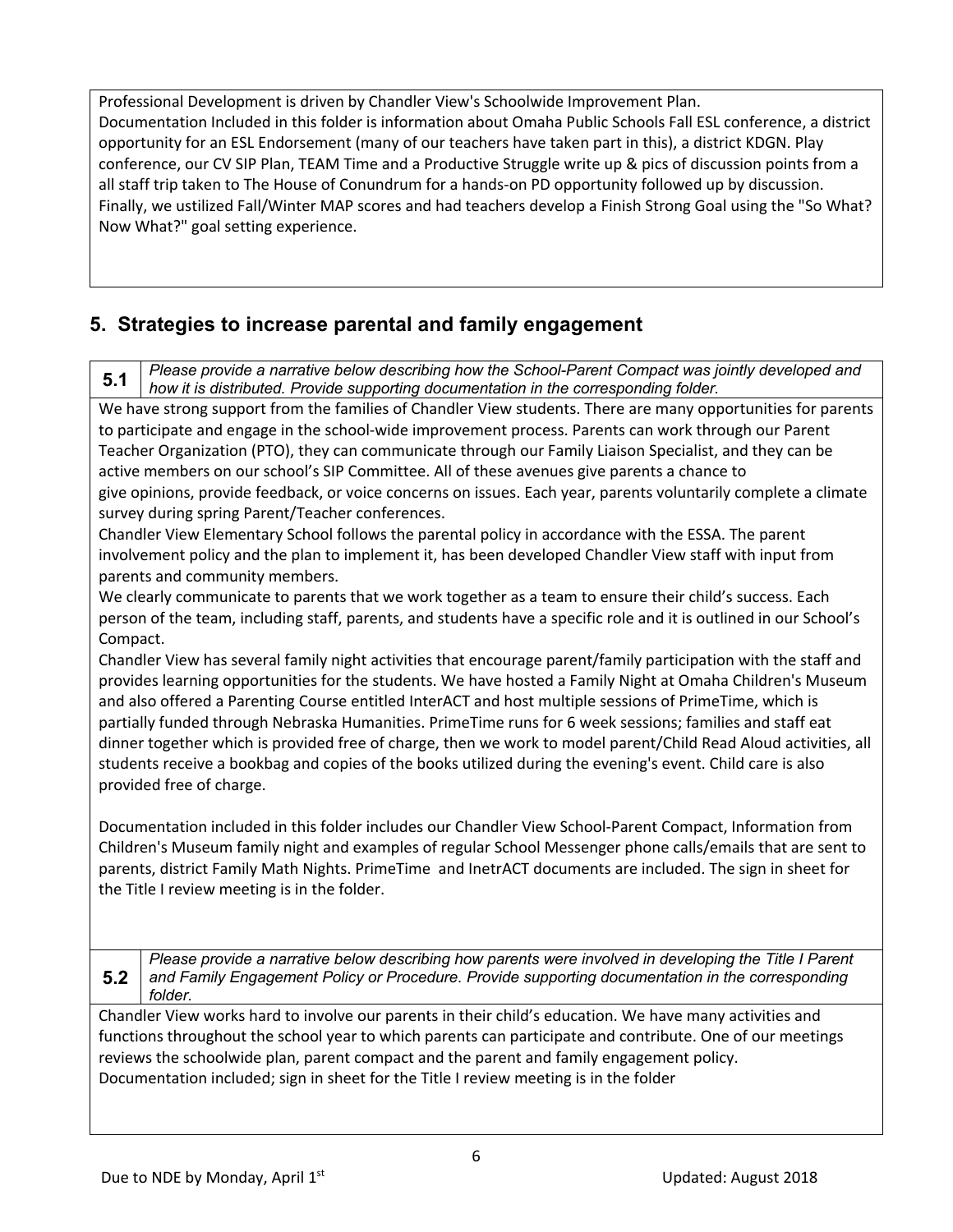**5.3** *Please provide a narrative below describing how and when the annual Title I parent meeting is/was held informing parents of the school's participation in Title I. Provide supporting documentation in the corresponding folder.*

Chandler View strives hard to involve our parents in their child's education. We have many activities and functions throughout the school year to which parents can participate and contribute. The sign in sheet for the Title I review meeting is in the folder.

#### **6. Transition Plan**

**6.1**

*Please provide a narrative below describing the school's transition plan for incoming students to support, coordinate and integrate services from their previous program or school (i.e. Headstart and/or other Early Childhood Program to Elementary, Elementary to Intermediate, Intermediate to Middle School, Middle School to High School). Provide supporting documentation in the corresponding folder.*

We have a transition plan in place for our prekindergarten and kindergarten. We host Kindergarten RoundUp and an Early Childhood Application Day. In May, we bring our Early Childhood students in and run them through a section of specials (Art, Music, P.E., Computer Lab and Library) as well as have them eat in the Cafeteria for a trial Sneek Peek kind of way. Included in this section are activities for those transitional ages. They were advertised through flyers and other communications.

Documentation in this folder is the information on Kindergarten RoundUp, our PreK Application Day and our Sneek Peek Day.

**6.2** *Please provide a narrative below describing the school's transition plan for outgoing students as they move onto their next school / program / career. (i.e. Elementary to Intermediate, Intermediate to Middle School, Middle School to High School, High School to Post Secondary Schooling or Career). Provide supporting documentation in the corresponding folder.*

Chandler View's counselors teach several lessons that focus on the transition from 6th grade to middle school.The district curriculum, Second Step, includes these lessons which include lessons on social emotional relationships, combintion locks, peer pressure, drugs and alcohol, making friends, healthy choices, time management, extra curricular activities and being responsible. Included in this file is the powerpoint the counselor uses as part of these lessons. Yearly, Chandler View celebrates our 6th Graders with the 6th Grade Celebration Parade and a Graduation where we honor their time as Cougars. OPS Middle Schools hold an Open House for students and parents to get acquainted with the building and to register for classes. They also send their counselors to Chandler View to provide orientation and registration.

#### **7. Strategies to address areas of need**

**7.1** *Please provide a narrative below describing how the Schoolwide Plan increases the amount and quality of learning time within or beyond the instructional day. Provide supporting documentation in the corresponding folder.*

At Chandler View we have an active instructional staff who participate in ExtraCurricular Sports (Soccer, Basketball, Volleyball) and/or in organizing Clubs for other before/after school opportunities. This year, we also added a twist to our Tutoring Program to make them more hands on and intriguing; we modeled them after the 4H Program, even using/ordering some of the 4H curriculum. We had a great turn out for all and students develped great learning opportunities for themselves.

We also provide Focus Teachers who help identified students struggling as identified by F&P Benchmarking and/or MAP Tests.